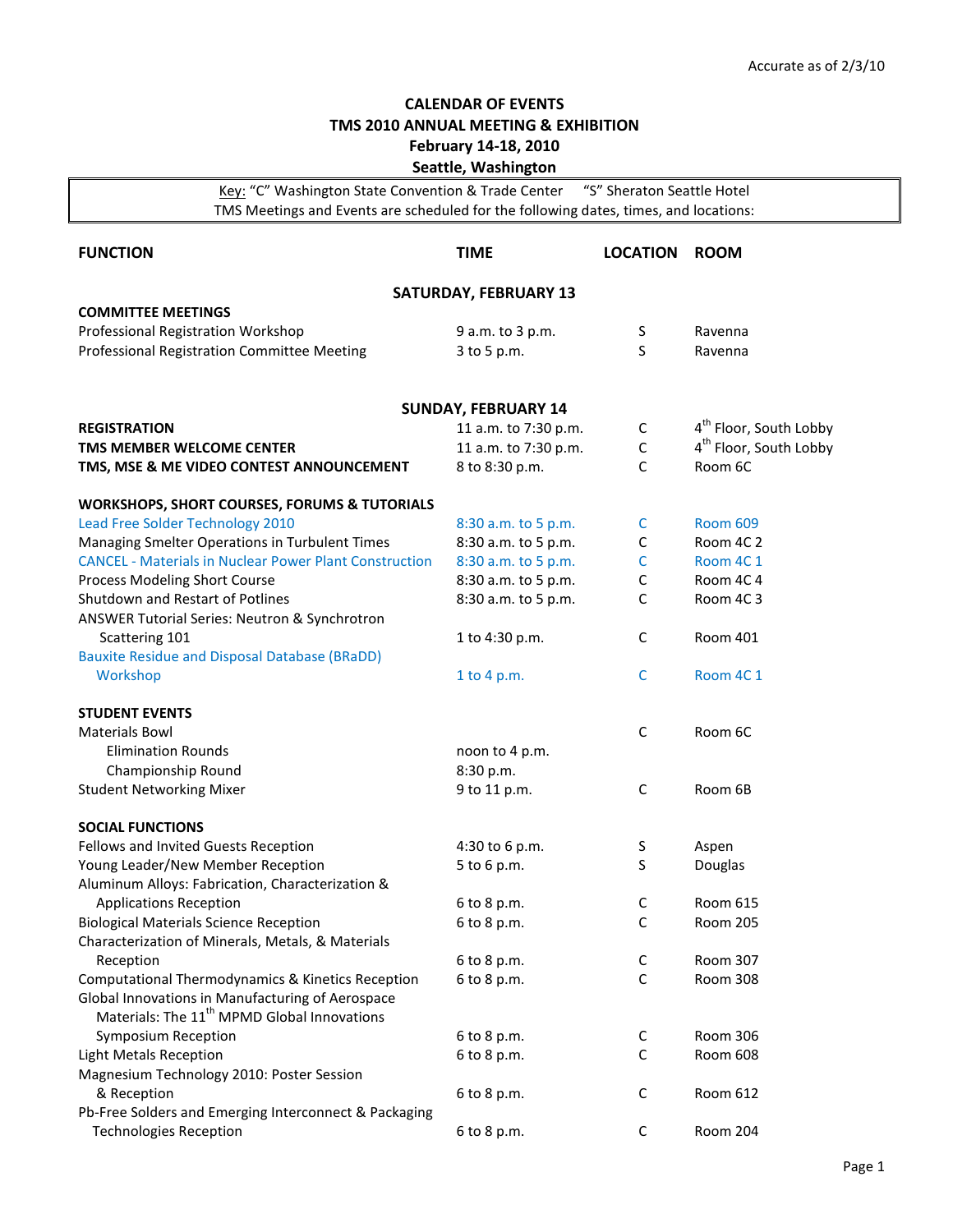| Ultrafine Grained Materials – 6 <sup>th</sup> International |             |          |
|-------------------------------------------------------------|-------------|----------|
| Symposium Reception                                         | 6 to 8 p.m. | Room 606 |
| Vasek Vitek Honorary Symposium Reception                    | 6 to 8 p.m. | Room 603 |

| <b>COMMITTEE MEETINGS</b>                                      |                            |              |                                    |
|----------------------------------------------------------------|----------------------------|--------------|------------------------------------|
| <b>Financial Planning Committee</b>                            | 7:30 to 8:30 a.m.          | S            | Greenwood                          |
| <b>CANCEL - Professional Registration Leadership Committee</b> | 9 to 11 a.m.               | S            | Everett                            |
| TMS Board of Directors Orientation & Briefing                  | 9 a.m. to 1:30 p.m.        | S            | Aspen                              |
| Recycling & Environmental Technologies Committee               | noon to 1:30 p.m.          | C            | Room 208                           |
| Young Leader Committee Business Meeting                        | 12:30 to 2 p.m.            | S            | Issaquah                           |
| <b>Accreditation Committee</b>                                 | 12:30 to 2:30 p.m.         | S            | Wallingford                        |
| <b>Pyrometallurgy Committee</b>                                | 1:30 to 3 p.m.             | С            | <b>Room 210</b>                    |
| Magnesium Committee                                            | 1:30 to 3:15 p.m.          | C            | Room 304                           |
| Nominating Committee                                           | 2 to 3 p.m.                | S            | Kirkland                           |
| Thin Films & Interfaces Committee                              | 3 to 4 p.m.                | С            | <b>Room 211</b>                    |
| Aluminum Committee                                             | 2:30 to 4 p.m.             | $\mathsf C$  | <b>Room 305</b>                    |
| <b>Materials Characterization Committee</b>                    | 3 to 5 p.m.                | $\mathsf C$  | <b>Room 203</b>                    |
| Program Committee                                              | 3 to 5 p.m.                | C            | Room 208                           |
| <b>Public &amp; Governmental Affairs Committee</b>             | 3 to 4:30 p.m.             | S            | Everett                            |
| <b>ABET Training Session</b>                                   | 3 to 5 p.m.                | S            | Greenwood                          |
| Electrode Sub-Committee                                        | 4 to 5 p.m.                | $\mathsf C$  | <b>Room 305</b>                    |
| Nanomaterials Committee                                        | 4 to 5 p.m.                | $\mathsf C$  | <b>Room 309</b>                    |
| <b>ICME Committee</b>                                          | 4 to 5:30 p.m.             | $\mathsf C$  | Room 304                           |
| <b>Publications Coordinating Committee</b>                     | 4 to 5:30 p.m.             | S            | Cedar                              |
| <b>LMD Council Meeting</b>                                     | 4:30 to 6 p.m.             | $\mathsf C$  | <b>Room 209</b>                    |
| <b>Global Innovations Committee</b>                            | 5 to 5:45 p.m.             | $\mathsf C$  | <b>Room 301</b>                    |
| Hydrometallurgy and Electrometallurgy Committee                | 5 to 6:30 p.m.             | $\mathsf C$  | Room 210                           |
| Nanomechanical Materials Behavior Committee                    | 5:45 to 6:45 p.m.          | $\mathsf C$  | <b>Room 211</b>                    |
| <b>Mechanical Behavior of Materials Committee</b>              | 7 to 8:30 p.m.             | $\mathsf C$  | <b>Room 203</b>                    |
| Alloy Phases Committee                                         | 7:30 to 9 p.m.             | C            | <b>Room 210</b>                    |
| <b>Phase Transformations Committee</b>                         | 7:30 to 9:30 p.m.          | C            | <b>Room 208</b>                    |
|                                                                |                            |              |                                    |
|                                                                |                            |              |                                    |
|                                                                | <b>MONDAY, FEBRUARY 15</b> |              |                                    |
| <b>AUTHORS' COFFEE</b>                                         | 7:30 to 8:30 a.m.          | C            | Room 6E                            |
| <b>REGISTRATION</b>                                            | 7 a.m. to 6 p.m.           | $\mathsf C$  | 4 <sup>th</sup> Floor, South Lobby |
| TMS MEMBER WELCOME CENTER                                      | 7 a.m. to 6 p.m.           | $\mathsf C$  | 4 <sup>th</sup> Floor, South Lobby |
| <b>GENERAL POSTER SESSION</b>                                  | 5:00. to 6:30 p.m.         | C            | <b>Exhibit Hall</b>                |
| <b>2010 TMS EXHIBITION</b>                                     |                            |              |                                    |
| <b>Exhibit Hours</b>                                           | noon to 6:30 p.m.          | $\mathsf{C}$ | $\boldsymbol{4}^{\text{th}}$ Floor |
| President's Welcoming Reception                                | 5 to 6:30 p.m.             | C            | Rooms 4A/4B                        |
| TECHNICAL DIVISION STUDENT POSTER CONTEST                      | 5 to 6:30 p.m.             | C            | <b>Exhibit Hall</b>                |
| <b>SOCIAL FUNCTIONS</b>                                        |                            |              |                                    |
| Women in Science Breakfast/Lecture                             | 7 to 8 a.m.                | S            | <b>Grand Ballroom A</b>            |
| <b>Guest Hospitality</b>                                       | 7 to 10 a.m.               | S            | Greenwood                          |
| Past Presidents' Brunch                                        | 9:30 to 11 a.m.            | S            | Douglas                            |
| California Polytechnic State University Alumni Reception       | 6:30 to 9 p.m.             |              | Offsite                            |
| Jim Evans Honorary Symposium Networking &                      |                            |              |                                    |
| <b>Poster Reception</b>                                        | 6:30 to 7:30 p.m.          | C            | <b>Room 620</b>                    |
| Colorado School of Mines Alumni Reception                      | 7 to 8 p.m.                | S            | Aspen                              |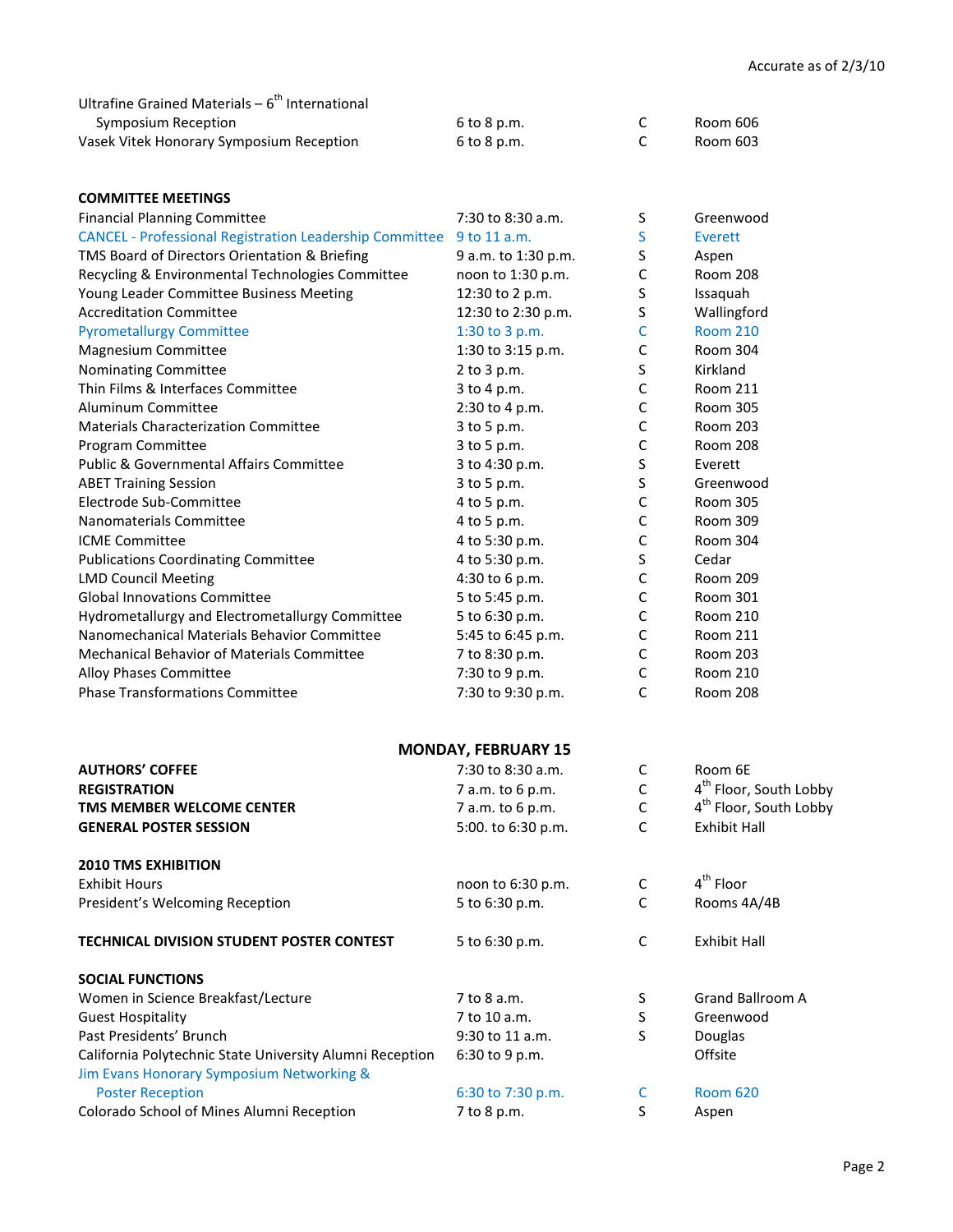| <b>COMMITTEE MEETINGS</b>                                           |                             |             |                                    |
|---------------------------------------------------------------------|-----------------------------|-------------|------------------------------------|
| PbZn 2010 Planning Meeting                                          | 7 to 8:30 a.m.              | S           | Everett                            |
| Met Trans "A" Board of Review                                       | 7 to 8 a.m.                 | S           | Issaquah                           |
| <b>Magnetic Materials Committee</b>                                 | 8 to 9 a.m.                 | C           | <b>Room 208</b>                    |
| Met Trans Joint Commission                                          | 8 to 10:30 a.m.             | S           | Issaquah                           |
| Process Technology and Modeling Committee                           | 8 to 9 a.m.                 | $\mathsf C$ | <b>Room 210</b>                    |
| Membership & Student Development Committee                          | 8:45 to 9:45 a.m.           | S           | Wallingford                        |
| <b>TMS Executive Committee</b>                                      | 11:30 a.m. to 1:30 p.m.     | S           | <b>President's Suite</b>           |
| <b>EPD Council Meeting</b>                                          | noon to 2 p.m.              | $\mathsf C$ | Room 208                           |
| <b>Graduate Student Advisory Council</b>                            | noon to 1:30 p.m.           | S           | Wallingford                        |
| Seven Springs Int'l Symposium on Superalloys                        |                             |             |                                    |
| Program Committee                                                   | noon to 2 p.m.              | S           | Cedar                              |
| <b>EMPMD Council Meeting</b>                                        | 12:30 to 2 p.m.             | C           | Room 210                           |
| <b>MetSoc/TMS Leadership Meeting</b>                                | 2 to 3 p.m.                 | S           | <b>President's Suite</b>           |
| <b>IIM/TMS Leadership Meeting</b>                                   | 3:30 to 4:30 p.m.           | S           | <b>President's Suite</b>           |
| Seven Springs Int'l Symposium on Superalloys                        |                             |             |                                    |
| <b>General Organizing Committee</b>                                 | 5 to 7 p.m.                 | S           | Cedar                              |
| Advanced Characterization, Testing & Simulation                     |                             |             |                                    |
| Committee                                                           | 5:30 to 6:30 p.m.           | C           | <b>Room 401</b>                    |
| Chemistry & Physics of Materials Committee                          | 5:30 to 6:30 p.m.           | C           | Room 208                           |
| <b>Surface Engineering Committee</b>                                | 5:30 to 6:30 p.m.           | C           | Room 604                           |
| <b>Nuclear Materials Committee</b>                                  | 5:30 to 7 p.m.              | $\mathsf C$ | <b>Room 201</b>                    |
| <b>Composite Materials Committee</b>                                | 5:45 to 6:45 p.m.           | $\mathsf C$ | Room 305                           |
| <b>Biomaterials Committee</b>                                       | 6 to 7 p.m.                 | $\mathsf C$ | <b>Room 210</b>                    |
| <b>Solidification Committee</b>                                     | 6 to 7 p.m.                 | C           | Room 601                           |
| <b>Technical Division Council</b>                                   | 6 to 8 p.m.                 | C           | Room 301                           |
| <b>Aluminum Processing Committee</b>                                | 6:30 to 8 p.m.              | C           | 609                                |
| Materials & Society Committee                                       | 7 to 9 p.m.                 | S           | Issaquah                           |
| Computational Materials Science & Engineering Committee 8 to 9 p.m. |                             | C           | <b>Room 208</b>                    |
|                                                                     | <b>TUESDAY, FEBRUARY 16</b> |             |                                    |
| <b>AUTHORS' COFFEE</b>                                              | 7:30 to 8:30 a.m.           | $\mathsf C$ | Room 6E                            |
| <b>REGISTRATION</b>                                                 | 7 a.m. to 6 p.m.            | $\mathsf C$ | 4 <sup>th</sup> Floor, South Lobby |
| TMS MEMBER WELCOME CENTER                                           | 7 a.m. to 6 p.m.            | $\mathsf C$ | 4 <sup>th</sup> Floor, South Lobby |
| <b>GENERAL POSTER SESSION</b>                                       | 7 a.m. to 6 p.m.            | C           | <b>Exhibit Hall</b>                |
| <b>2010 TMS EXHIBITION</b>                                          |                             |             |                                    |
| <b>Exhibit Hours</b>                                                | 10:30 a.m. to 6 p.m.        | С           | $4th$ Floor                        |
| Happy Hour Reception                                                | 5 to 6 p.m.                 | C           | <b>Exhibit Hall</b>                |
| <b>TECHNICAL DIVISION LUNCHEON &amp; LECTURE</b>                    |                             |             |                                    |
| EPD/MPMD Luncheon                                                   | noon to 1:30 p.m.           | C           | Room 6C                            |
| Extraction & Processing Division Distinguished Lecture              | 1:45 to 2:15 p.m.           | C           | Room 6C                            |

## **STUDENT EVENTS**

Technical Division Student Poster Contest Awards noon to 12:30 p.m. C Exhibit Hall Student Career Forum and the Student Career Forum and Student Career Forum 2 to 5 p.m.

## **TUTORIAL LECTURE/LUNCHEON**

| Young Leaders Tutorial Lecture/Luncheon | noon to 2 p.m. | Douglas |  |
|-----------------------------------------|----------------|---------|--|
|                                         |                |         |  |

## **WORKSHOPS, SHORT COURSES, FORUMS & TUTORIALS**

| <b>CANCEL - Reliability Excellence Workshop</b>          | 8 a.m. to 4:30 p.m. | Room 4C 1 |
|----------------------------------------------------------|---------------------|-----------|
| <b>CANCEL - Furnace Systems Technology 2010 Workshop</b> | 8:30 a.m. to 5 p.m. | Room 4C 2 |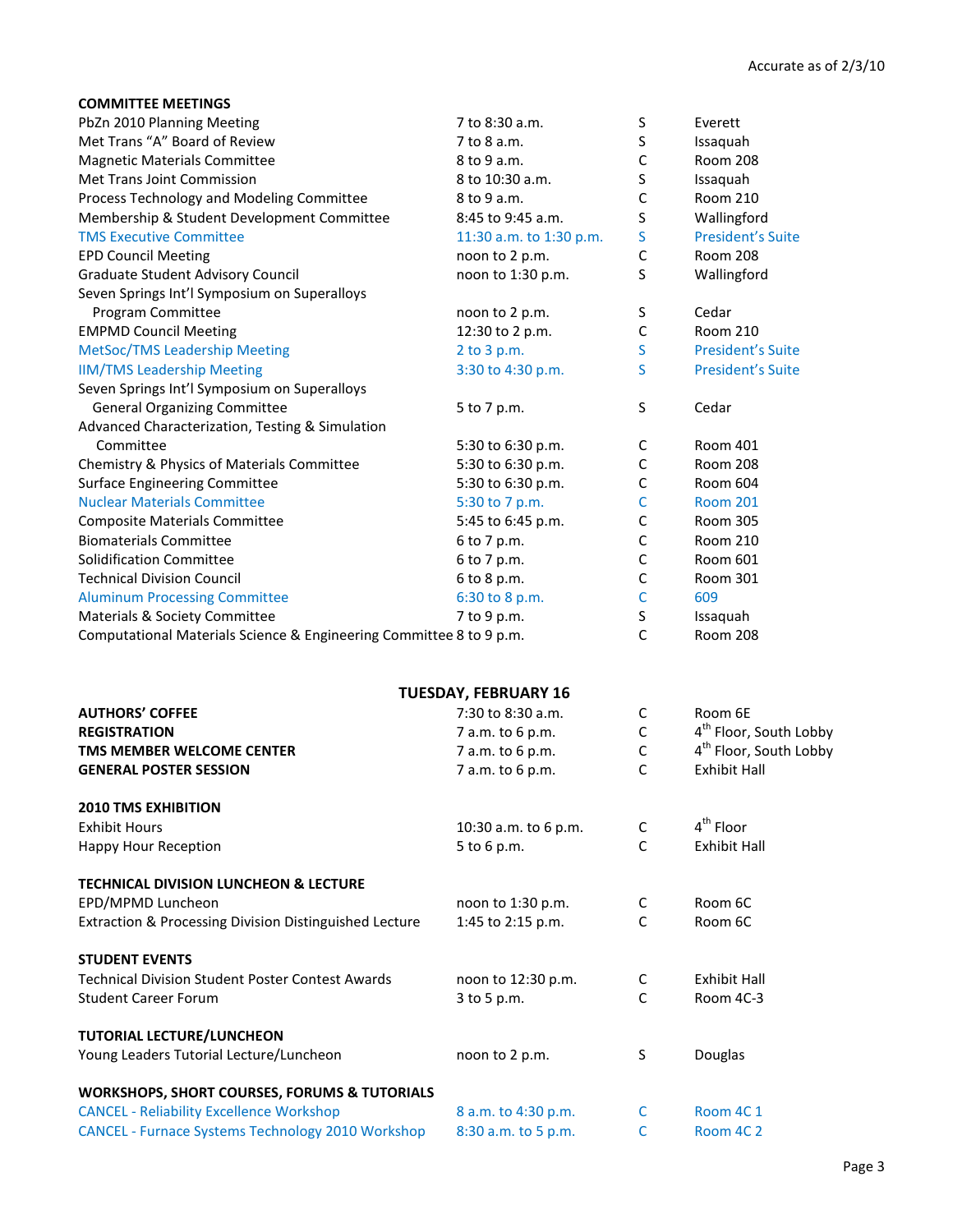| TMS-AIME ANNUAL AWARDS BANQUET |  |  |
|--------------------------------|--|--|

| Reception                                                | 6:30 to 7:15 p.m.             | S            | <b>Grand Ballroom Pre-Function</b> |
|----------------------------------------------------------|-------------------------------|--------------|------------------------------------|
| Dinner and Awards                                        | 7:15 to 10 p.m.               | S            | Grand Ballroom B, C, & D           |
| <b>SOCIAL FUNCTIONS</b>                                  |                               |              |                                    |
| <b>Guest Hospitality</b>                                 | 7 to 10 a.m.                  | S            | Greenwood                          |
| Acta Materialia, Inc. Board of Governors Luncheon        | noon to 1 p.m.                | S            | Aspen                              |
| <b>COMMITTEE MEETINGS</b>                                |                               |              |                                    |
| Electronic Packaging & Interconnection Committee         | 7 to 8 a.m.                   | C            | <b>Room 204</b>                    |
| Met Trans "B" Board of Review                            | 7 to 8 a.m.                   | S            | Issaquah                           |
| <b>MPMD Council Meeting</b>                              | 7 to 9 a.m.                   | $\mathsf C$  | <b>Room 210</b>                    |
| Acta Materialia, Inc. Board of Governors Meeting         | 7:30 a.m. to 6 p.m.           | S            | Aspen                              |
| <b>CANCEL - Fellows Award Committee</b>                  | 7:30 to 9 a.m.                | S            | <b>Kirkland</b>                    |
| Hume-Rothery/ACTA Met Awards Committee                   | 7:30 to 9 a.m.                | S            | Kirkland                           |
| IOM/Mehl Awards Committee                                | 7:30 to 9 a.m.                | $\sf S$      | Kirkland                           |
| Copper 2010 IOC Meeting                                  | 8 to 10 a.m.                  | S            | Everett                            |
| Honors & Professional Recognition Award Committee        | 9 to 10 a.m.                  | $\sf S$      | Kirkland                           |
| <b>CANCEL - ASM/TMS Leadership Meeting</b>               | noon to 1:30 p.m.             | S            | <b>President's Suite</b>           |
| <b>SMD Council Meeting</b>                               | noon to 2 p.m.                | C            | <b>Room 210</b>                    |
| <b>Powder Materials Committee</b>                        | 12:30 to 2 p.m.               | $\mathsf{C}$ | <b>Room 208</b>                    |
| TMS/ABM Leadership Meeting                               | 3 to 4:30 p.m.                | S            | President's Suite                  |
| Women in Materials Science & Engineering Committee       | 3 to 4:30 p.m.                | S            | Everett                            |
| PRICM-7 International Organizing Committee               | 4 to 6 p.m.                   | S            | Wallingford                        |
| <b>Education Committee</b>                               | 5 to 6:30 p.m.                | S            | Issaquah                           |
| <b>Energy Committee</b>                                  | 5 to 6 p.m.                   | $\mathsf C$  | Room 209                           |
| Energy Conversion & Storage Committee                    | 5 to 6 p.m.                   | $\mathsf C$  | <b>Room 210</b>                    |
| High Temperature Alloys Committee                        | 5:30 to 7 p.m.                | $\mathsf C$  | <b>Room 212</b>                    |
| Refractory Metals & Materials Committee                  | 5:30 to 6:30 p.m.             | $\mathsf C$  | Room 3B                            |
| Shaping & Forming Committee                              | 6 to 8 p.m.                   | $\mathsf C$  | <b>Room 208</b>                    |
| <b>Titanium Committee</b>                                | 6 to 7 p.m.                   | $\mathsf C$  | Room 618                           |
| Corrosion & Environmental Effects Committee              | 6:30 to 7:30 p.m.             | C            | <b>Room 213</b>                    |
|                                                          |                               |              |                                    |
|                                                          | <b>WEDNESDAY, FEBRUARY 17</b> |              |                                    |
| <b>AUTHORS' COFFEE</b>                                   | 7:30 to 8:30 a.m.             | C            | Room 6E                            |
| <b>REGISTRATION</b>                                      | 7 a.m. to 5 p.m.              | $\mathsf C$  | 4 <sup>th</sup> Floor, South Lobby |
| TMS MEMBER WELCOME CENTER                                | 7 a.m. to 5 p.m.              | $\mathsf C$  | 4 <sup>th</sup> Floor, South Lobby |
| <b>GENERAL POSTER SESSION</b>                            | 10:30 a.m. to 3 p.m.          | C            | Exhibit Hall                       |
| <b>2010 TMS EXHIBITION</b>                               |                               |              |                                    |
| <b>Exhibit Hours</b>                                     | 10:30 a.m. to 3 p.m.          | $\mathsf C$  | 4 <sup>th</sup> Floor              |
| <b>TECHNICAL DIVISION LUNCHEON</b>                       |                               |              |                                    |
| Light Metals Division Luncheon                           | noon to 2:15 p.m.             | C            | Room 6C                            |
| <b>WORKSHOPS, SHORT COURSES, FORUMS &amp; TUTORIALS</b>  |                               |              |                                    |
| <b>CANCEL - Furnace Systems Technology 2010 Workshop</b> | 8:30 a.m. to 5 p.m.           | C            | Room 4C 2                          |
| <b>SOCIAL FUNCTIONS</b>                                  |                               |              |                                    |
| <b>Guest Hospitality</b>                                 | 7 to 10 a.m.                  | S            | Greenwood                          |
| <b>COMMITTEE MEETINGS</b>                                |                               |              |                                    |
| TMS Board of Directors Meeting                           | 7:30 a.m. to noon             | S            | Issaquah                           |